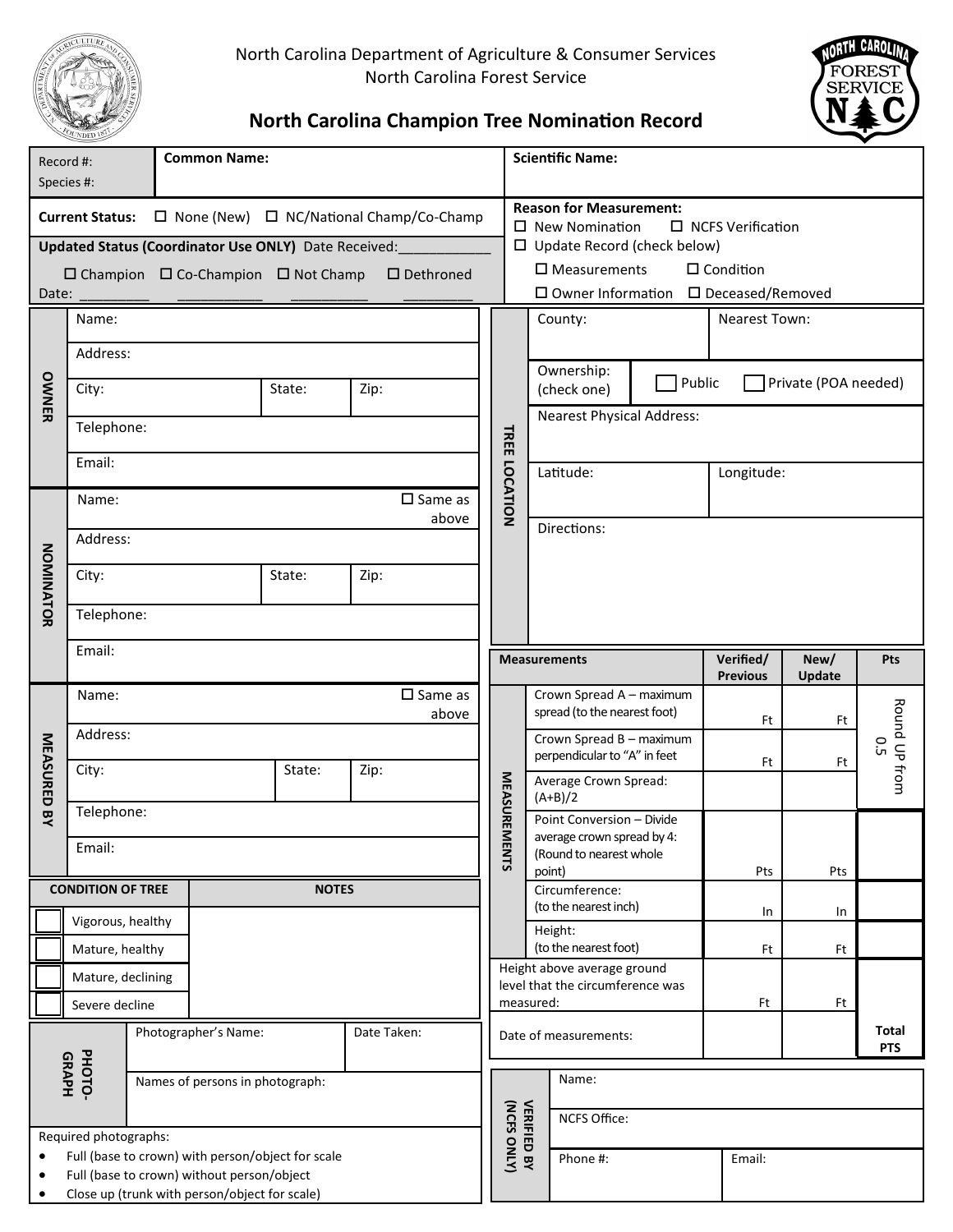# **Instructions for completing the NC Champion Tree Nomination Record**

#### **Owner or Nominator** • Complete common name and correct scientific genus and species names. • Select Current Status (None for new nomination or NC/ National Champ/Co-Champ if updating record) Select Reason for Measurement (New Nomination or Update Record). If Update Record, check one or more of the applicable reasons: measurements, condition, owner information, or deceased/ removed. • Complete Owner and Nominator contact information. If nominator is the same as Owner, check the "Same as above" box. • Complete Tree Location information. For trees on private property, owner **must** complete and sign the Property Owner's Agreement form; submit form with nomination. • Complete Condition of Tree and include any notes regarding tree condition or other remarks about the tree (i.e., history of tree/site, etc.). • Complete Photograph information. **A minimum of 3, highresolution digital photographs are required**. Email photographs to [Jennifer.rall@ncagr.gov.](mailto:Jennifer.rall@ncagr.gov) **Measurement Taker** • Complete contact information in Measured By box. If measurement taker is the same as the Nominator, check the "Same as above" box. • New Nomination record: complete tree measurements and date measured in the New/Update column. Refer to "How to Measure a Champion Tree" for guidelines [https://www.ncforestservice.gov/](https://www.ncforestservice.gov/Urban/pdf/Howtomeasureachampiontree.pdf) [Urban/pdf/Howtomeasureachampiontree.pdf.](https://www.ncforestservice.gov/Urban/pdf/Howtomeasureachampiontree.pdf) • Update Record Measurements: input the previous measurements and date measured in the Verified/Previous column, then input the updated measurements and date measured in the New/ Update column. • Input height at which circumference measurement taken. Typical height at which circumference is measured is 4.5 ft, however, forked trees or trees with basal swelling will impact height at which circumference should be measured. Refer to "How to Measure a Champion Tree" for guidance. • Calculate points value: [(Average crown spread)/4] + circumference + height. **For assistance in measuring your tree, contact your County Ranger:** [https://www.ncforestservice.gov/contacts/contacts\\_main.htm](https://www.ncforestservice.gov/contacts/contacts_main.htm)  **NCFS Staff** • Check NCFS Verification in the Reason for Measurement box: • Verify species is correctly identified and scientific and common names are correct. • Verify Location information, particularly Lat/Long. • Verify Condition of Tree, including any notes on tree condition. • New Nomination record: verify and record measurements in the Verified/Previous column, including date measured. • Update Record Measurements: record measurements in the New/Update column, including date measured. Complete Verified By box. Submit NC Champion Tree Nomination Record, Property Owner's Agreement (if applicable) and a minimum of 3, high-resolution digital photographs to: [Jennifer.rall@ncagr.gov.](mailto:Jennifer.rall@ncagr.gov) Forms may also be mailed to: NC Forest Service Attn: Champion Tree Coordinator 1616 Mail Service Center Raleigh, NC 27699-1600

### **HOW DO I MEASURE A CHAMPION TREE?**

Three measurements are required when you submit your nomination for a Champion Tree.

Trunk circumference, in inches, measured at 4  $\frac{1}{2}$  above the ground (must be at least 9 ½ inches)

- Vertical height to the nearest foot (must be at least 13 feet)
- Average crown spread to the nearest foot (no minimum)

### **Trunk Circumference:**

The circumference of the tree is measured in inches at 4 ½ feet above the center of the base of the tree. If at 4 ½ feet there is an abnormal growth or an existing branch on the trunk, the circumference is measured at the narrowest point below the growth or branch. If the ground is not level at the base of the trunk, the circumference is measured at 4 ½ feet above mid-slope. Use a string if your tape measure is not long enough to encompass the tree.

Instructions for measuring multi-stem trees or trees with other irregularities can be found at: [https://www.ncforestservice.gov/Urban/](https://www.ncforestservice.gov/Urban/pdf/Howtomeasureachampiontree.pdf) [pdf/Howtomeasureachampiontree.pdf.](https://www.ncforestservice.gov/Urban/pdf/Howtomeasureachampiontree.pdf)

#### **Vertical Height:**

Measure the vertical distance, in feet, between the ground (level with the base of the trunk) and the topmost twig (which may or may not be directly above the trunk). Height is accurately measured using a clinometer, laser hypsometer, or other specialized tool.

#### **Average Crown Spread:**

Measure the widest crown spread between any two points along the tree's dripline. Find the next widest crown spread that is perpendicular to the first. Note that the widest spread does not have to go through the trunk. The average of the two measurements is taken as the average crown spread: (A+B)/2 = Average Crown Spread.